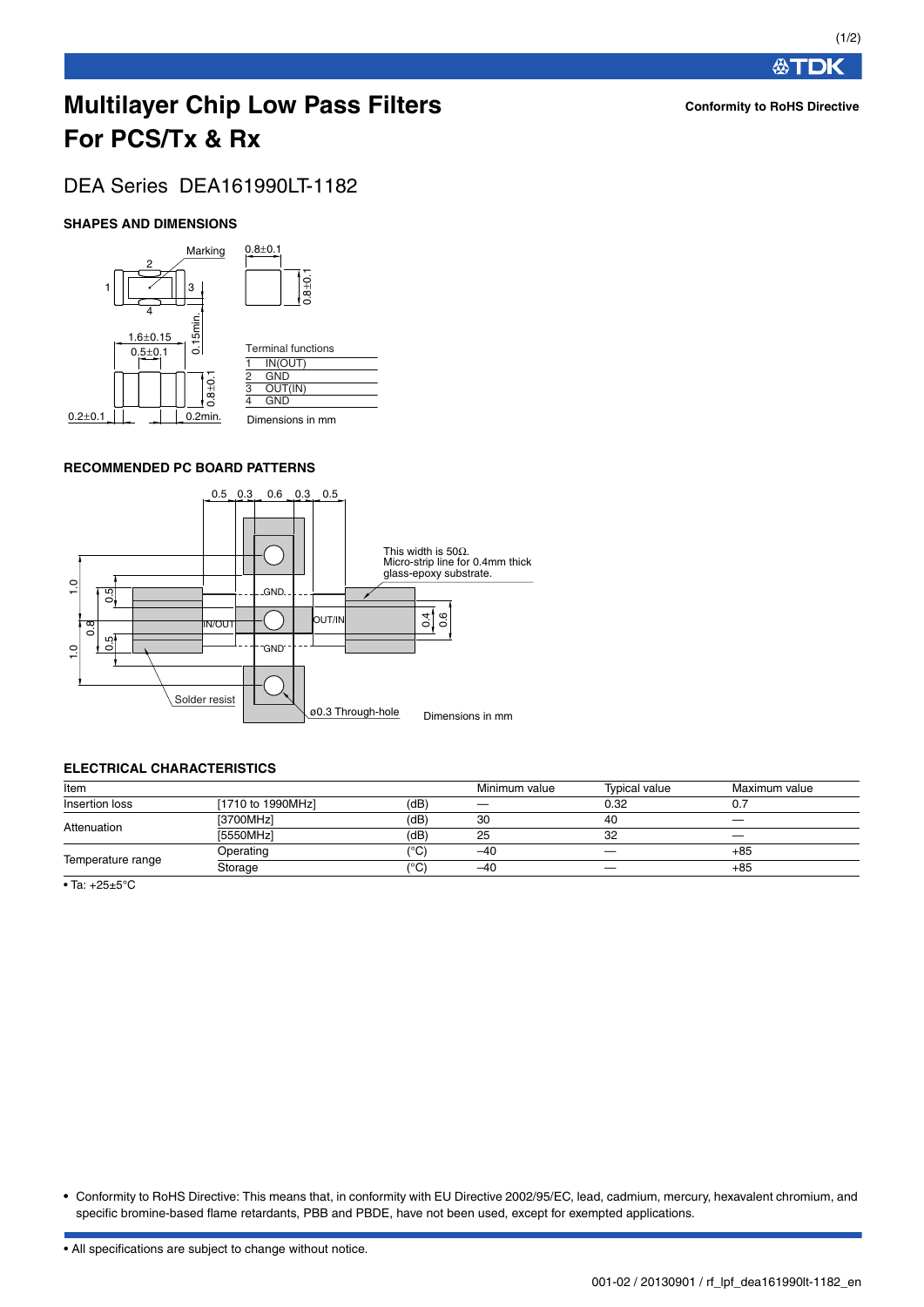**公丁DK** 

#### **FREQUENCY CHARACTERISTICS INSERTION LOSS**



#### **RETURN LOSS**



#### **ATTENUATION**



**VSWR**



• All specifications are subject to change without notice.